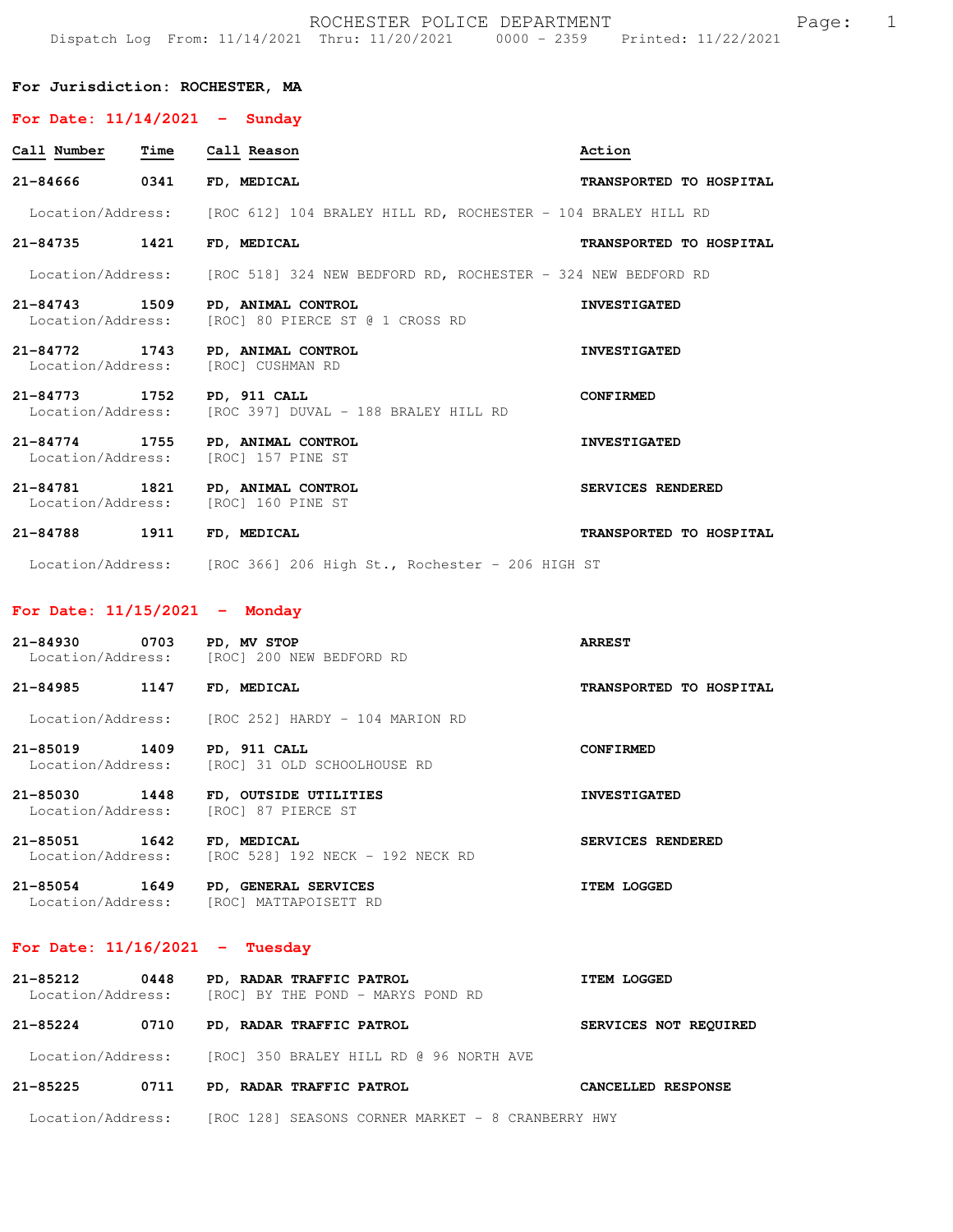|                                                |      | ROCHESTER POLICE DEPARTMENT<br>Dispatch Log From: 11/14/2021 Thru: 11/20/2021 0000 - 2359 Printed: 11/22/2021                                 |                          | Page: | 2 |
|------------------------------------------------|------|-----------------------------------------------------------------------------------------------------------------------------------------------|--------------------------|-------|---|
| 21-85284 1158                                  |      | FD, MEDICAL                                                                                                                                   | TRANSPORTED TO HOSPITAL  |       |   |
| Location/Address:                              |      | [ROC 343] PTASZENSKI - 116 SARAH SHERMAN RD                                                                                                   |                          |       |   |
| 21-85285 1201<br>Location/Address:             |      | PD, INVESTIGATION<br>[ROC 42] OLD COLONY REGIONAL VOCATIONAL HIGH SCHOOL - 476 NORTH AVE                                                      | <b>REPORT TAKEN</b>      |       |   |
| 21-85289 1212<br>Location/Address:             |      | PD, MV ERRATIC<br>[ROC] NORTH AVE                                                                                                             | <b>UNFOUNDED</b>         |       |   |
| 21-85292 1220                                  |      | <b>PD, DISTURBANCE</b><br>Location/Address: [ROC 25] SOL BROTHERS, INC - 118 CUSHMAN RD                                                       | <b>ARREST</b>            |       |   |
| 21-85322 1548                                  |      | <b>PD, PANIC ALARM</b><br>Location/Address: [ROC 2] ROCHESTER TOWN HALL - 1 CONSTITUTION WAY                                                  | CONFIRMED                |       |   |
| 21-85382 2026                                  |      | PD, 911 CALL<br>Location/Address: [ROC] 281 CUSHMAN RD                                                                                        | <b>CONFIRMED</b>         |       |   |
| 21-85397 2141 PD, MV STOP                      |      | Location/Address: [ROC 82] MASS AUTO TUNE & AIR CONDITIONING - 15 NEW BEDFORD RD                                                              | <b>VERBAL WARNING</b>    |       |   |
| 21-85416 2245 PD, 911 CALL                     |      | Location/Address: [ROC] 13 MARTIN CIR                                                                                                         | <b>CONFIRMED</b>         |       |   |
| For Date: $11/17/2021$ - Wednesday             |      |                                                                                                                                               |                          |       |   |
|                                                |      | 21-85531 0855 PD, ANIMAL CONTROL<br>Location/Address: [ROC] 167 CUSHMAN RD                                                                    | <b>ITEM LOGGED</b>       |       |   |
|                                                |      | REPORT TAKEN<br>21-85628 1725 PD, COMMUNITY POLICING<br>Location/Address: [ROC 42] OLD COLONY REGIONAL VOCATIONAL HIGH SCHOOL - 476 NORTH AVE |                          |       |   |
| 21-85676 2140<br>Location/Address:             |      | PD, MV STOP<br>[ROC] 371 NEW BEDFORD RD @ 1 VAUGHAN HILL RD                                                                                   | VERBAL WARNING           |       |   |
| 21-85678 2151                                  |      | PD, MV STOP<br>Location/Address: [ROC] 371 NEW BEDFORD RD @ 1 VAUGHAN HILL RD                                                                 | VERBAL WARNING           |       |   |
| 21-85688 2215 PD, MV STOP<br>Location/Address: |      | [ROC] 371 NEW BEDFORD RD @ 1 VAUGHAN HILL RD                                                                                                  | VERBAL WARNING           |       |   |
| 21-85689 2225 PD, MV STOP                      |      | Location/Address: [ROC] 341 NEW BEDFORD RD                                                                                                    | VERBAL WARNING           |       |   |
| 21-85695 2258                                  |      | PD, MV STOP<br>Location/Address: [ROC] 300 NORTH AVE                                                                                          | VERBAL WARNING           |       |   |
| For Date: $11/18/2021$ - Thursday              |      |                                                                                                                                               |                          |       |   |
| 21-85819                                       | 0932 | PD, 911 CALL<br>Location/Address: [ROC 675] 35 WALNUT PLAIN RD                                                                                | <b>CONFIRMED</b>         |       |   |
| 21-85821 0935                                  |      | FD, MEDICAL                                                                                                                                   | SERVICES NOT REQUIRED    |       |   |
|                                                |      | Location/Address: [ROC 675] 35 WALNUT PLAIN RD, ROCHESTER - 35 WALNUT PLAIN RD                                                                |                          |       |   |
| 21-85841 1034<br>Location/Address:             |      | PD, RADAR TRAFFIC PATROL<br>[ROC] 500 BLOCK - MARYS POND RD                                                                                   | <b>ITEM LOGGED</b>       |       |   |
| 21-85861 1159                                  |      | PD, RADAR TRAFFIC PATROL                                                                                                                      | CANCELLED RESPONSE       |       |   |
| Location/Address:                              |      | [ROC 135] ZERO WASTE - 50 CRANBERRY HWY                                                                                                       |                          |       |   |
| 21-85866 1318                                  |      | PD, ASSIST OTHER AGENCY<br>Location/Address: [ROC] 116 MARYS POND RD @ 113 WALNUT PLAIN RD                                                    | <b>SERVICES RENDERED</b> |       |   |
| 21-85874 1427                                  |      | PD, ASSIST OTHER AGENCY                                                                                                                       | SERVICES RENDERED        |       |   |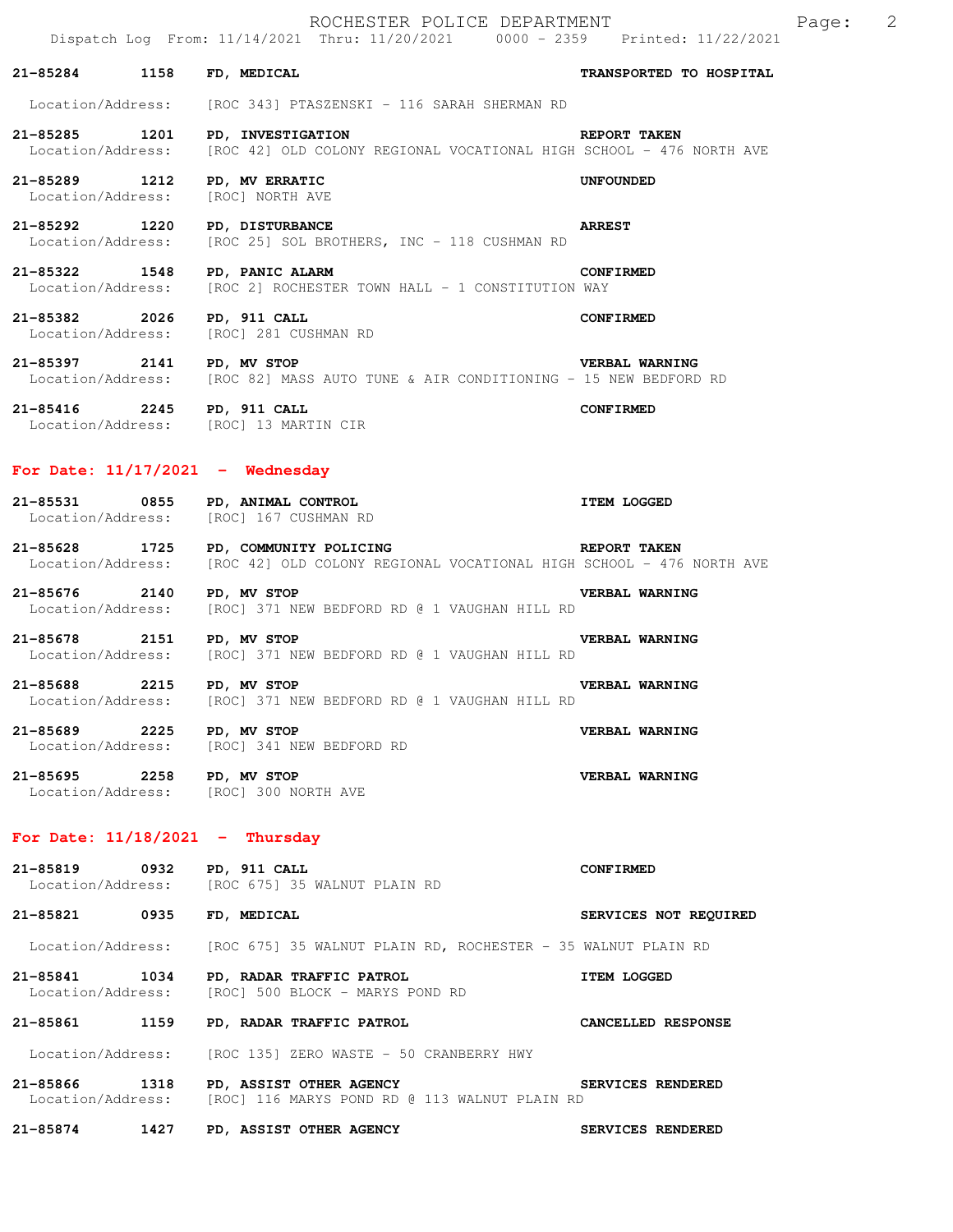|                                                                          | ROCHESTER POLICE DEPARTMENT<br>Dispatch Log From: 11/14/2021 Thru: 11/20/2021 0000 - 2359 Printed: 11/22/2021 | Page: 3                  |
|--------------------------------------------------------------------------|---------------------------------------------------------------------------------------------------------------|--------------------------|
|                                                                          | Location/Address: [ROC] 220 NECK RD @ 1 BURGESS AVE                                                           |                          |
| 21-85891 1526 PD, MV STOP                                                | Location/Address: [ROC] CORNER OF MARYS POND AND FEARINGHILL - MARYS POND RD                                  | <b>VERBAL WARNING</b>    |
|                                                                          | 21-85892 1539 PD, RADAR TRAFFIC PATROL<br>Location/Address: [ROC] 600 BLOCK - MARYS POND RD                   | <b>ITEM LOGGED</b>       |
|                                                                          | 21-85917 1706 PD, RADAR TRAFFIC PATROL CANCELLED RESPONSE                                                     |                          |
|                                                                          | Location/Address: [ROC 128] SEASONS CORNER MARKET - 8 CRANBERRY HWY                                           |                          |
|                                                                          | 21-85936 1843 PD, RADAR TRAFFIC PATROL CANCELLED RESPONSE                                                     |                          |
|                                                                          | Location/Address: [ROC 135] ZERO WASTE - 50 CRANBERRY HWY                                                     |                          |
| For Date: $11/19/2021$ - Friday                                          |                                                                                                               |                          |
| 21-86071 0654 PD, MV STOP<br>Location/Address: [ROC] 89 MARION RD        |                                                                                                               | <b>VERBAL WARNING</b>    |
| 21-86087 0848 PD, 911 CALL                                               | Location/Address: [ROC 42] OLD COLONY REGIONAL VOCATIONAL HIGH SCHOOL - 476 NORTH AVE                         | <b>ITEM LOGGED</b>       |
| 21-86088 0848 PD, THREATS                                                | Location/Address: [ROC 281] FORTIN - 106 SARAH SHERMAN RD                                                     | REPORT TAKEN             |
|                                                                          | 21-86119 1052 PD, ASSIST OTHER AGENCY<br>Location/Address: [ROC] 500 MARYS POND RD                            | <b>SERVICES RENDERED</b> |
| 21-86167 1436 PD, MV STOP                                                | Location/Address: [ROC] 48 MARYS POND RD                                                                      | VERBAL WARNING           |
| 21-86177 1526 FD, MVC                                                    | Location/Address: [ROC 128] SEASONS CORNER MARKET - 8 CRANBERRY HWY                                           | REPORT TAKEN             |
| 21-86193 1622 PD, ANIMAL CONTROL<br>Location/Address: [ROC] 197 RYDER RD |                                                                                                               | <b>ITEM LOGGED</b>       |
| 21-86204 1704 PD, GENERAL SERVICES                                       | Location/Address: [ROC 432] TRIPP/MCCUSKER - 105 ROBINSON RD                                                  | SERVICES RENDERED        |
| 21-86215 1752                                                            | PD, MV STOP<br>Location/Address: [ROC] 350 BRALEY HILL RD @ 96 NORTH AVE                                      | VERBAL WARNING           |
| 21-86218 1757 PD, MV STOP<br>Location/Address:                           | [ROC] 300 MARION RD @ 0 MARION TOWN LINE                                                                      | VERBAL WARNING           |
| 21-86220 1802<br>Location/Address:                                       | PD, MV STOP<br>[ROC] 420 MARYS POND RD @ 1 PERRYS LN                                                          | VERBAL WARNING           |
| Location/Address:                                                        | 21-86223 1816 PD, SUSPICIOUS ACTIVITY<br>[ROC 128] SEASONS CORNER MARKET - 8 CRANBERRY HWY                    | <b>CITATION ISSUED</b>   |
| Location/Address:                                                        | 21-86233 1856 PD, SUSPICIOUS ACTIVITY<br>[ROC] 0 MARYS POND RD @ 9 MARION RD                                  | <b>INVESTIGATED</b>      |
| 21-86295 2326 PD, GENERAL SERVICES                                       | Location/Address: [ROC 432] TRIPP/MCCUSKER - 105 ROBINSON RD                                                  | SERVICES RENDERED        |
| For Date: $11/20/2021$ - Saturday                                        |                                                                                                               |                          |
| 21-86415 1000 PD, MV STOP                                                | Location/Address: [ROC 128] SEASONS CORNER MARKET - 8 CRANBERRY HWY                                           | <b>ARREST</b>            |

21-86422 1050 PD, MESSAGE DELIVERY **SERVICES RENDERED** Location/Address: [ROC] 44 FORBES RD